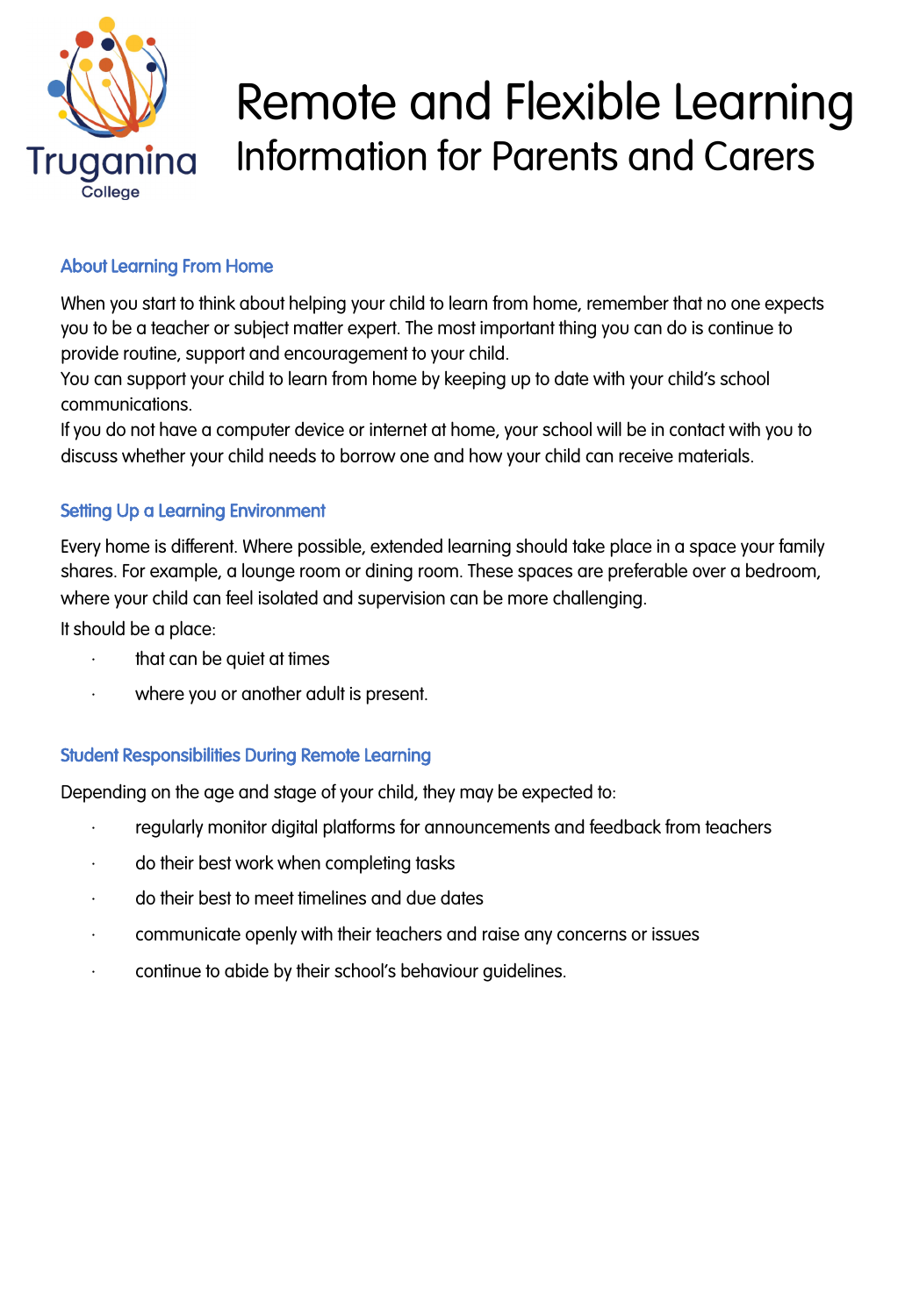

# Remote and Flexible Learning Information for Parents and Carers

# Establishing Routines and Expectations

It is important to develop a routine to support your child as they learn from home. This is important for them and for family members, to provide an environment that encourages learning. Start and end each day with a check in to help your child:

- · clarify and fully understand the instructions they get from their teachers
- help them organise themselves and set priorities for their learning at home.

Encourage regular exercise breaks. Your school is likely to provide some suggested activities. Encourage healthy eating habits and make sure they drink enough water.

Try to keep normal bedtime routines for all children, especially for younger ones.

## Managing Screen Time and Online Safety

As your child is likely to be spending time online, it is important that you talk to them about online safety. This will help them to make good digital choices and use information and communication technologies responsibly.

You may wish to speak to your children about ensuring they:

- use only the online tools recommended by their school or the Department of Education and Training (DET), Truganina College uses the Digital Citizen Rubric and THINK Visible
- · are respectful when communicating online, just as they would be when speaking face-to-face
- use digital devices in open areas of the home

For more online safety advice for parents and carers go to: [www.esafety.gov.au](http://www.esafety.gov.au/)

# Mental Health and Wellbeing Check In

Just as you set aside time for physical exercise, it is important to make time each day to check in on your child's mental health and wellbeing.

It may take your child some time to adjust to their new routine for learning and key changes such as not seeing classmates in person. Every child will react differently to new circumstances – feelings of sadness, frustration, anxiousness and even anger are entirely normal.

You can help your child by:

- providing an opportunity to talk about how they feel and listening to what they say
- identifying some specific actions they can take by themselves or with you to address any concerns they might have
- asking how they are finding learning remotely, and if there is anything, they'd like your help with.

If you have any other concerns about the health and wellbeing of your child, please contact your school directly, which will have access to resources that can help.